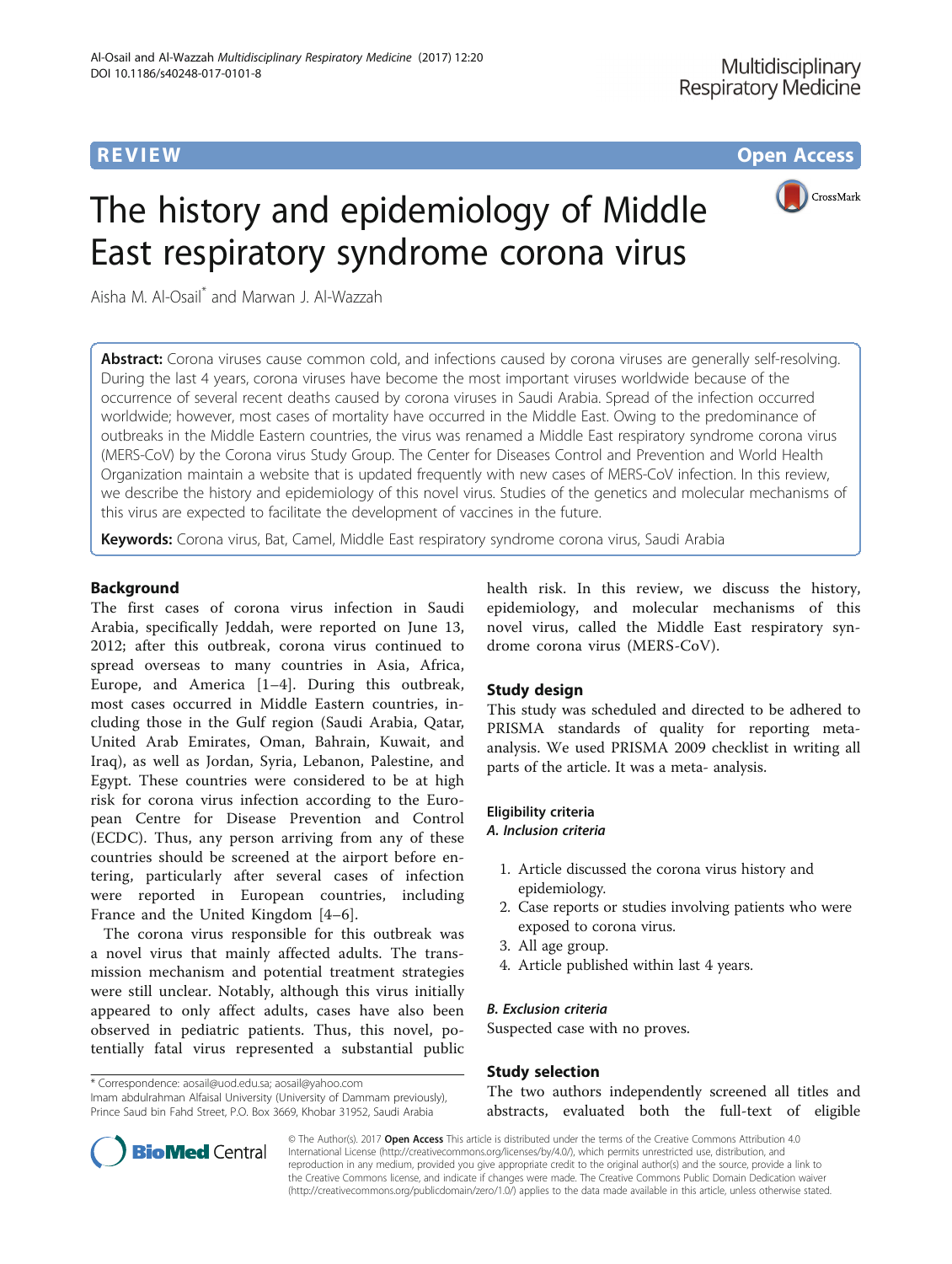publications and the risk of bias of included studies, and extracted data (Table 1).

# Data collection process

The authors searched the topic through the following steps

- a) Search in Google.
- b) Search in PubMed
- c) Evaluated the papers, divided them depending on the inclusion and exclusion criteria.
- d) Evaluated the articles and analyzed them.

# Data items

We searched through Google, Pub Med, Pub Med Central, CAS, Citebase, DOAJ, Embase, Embiology, MED-LINE, OAIster, SCImago, Scopus, SOCOLAR and Zetoc by using the keywords.

# Risk of bias in individual studies

We used the ROBIS tool and guidance which was available in the website [\(www.robis-tool.info](http://www.robis-tool.info)) and ([www.jclinepi.com\)](http://www.jclinepi.com). The risk of bias was low (Table [3\)](#page-4-0).

# History of the corona virus

Corona virus was first identified as a cause of the common cold in 1960. In one study carried out in Canada in 2001, more than 500 patients presented with flu-like symptoms. Virological analyses showed that 3.6% of these cases were positive for the HCoV-NL63 strain by polymerase chain reaction (PCR). Until 2002, corona virus was considered a relatively simple, nonfatal virus; however, an outbreak in 2002–2003 in Guangdong province in China, which resulted in spread to many other countries, including Thailand, Vietnam, Taiwan, Hong Kong Singapore, and

Table 1 PHASE 3 Judging risk of bias

the United States of America, caused severe acute respiratory syndrome (SARS) and high mortality rates in over 1000 patients. After this outbreak, microbiologists and infectious disease experts focused on the understanding the pathogenesis of the disease and discovered that this infection was caused by a new form of corona virus. A total of 8096 individuals were infected with this virus, resulting in 774 deaths; thus, in 2004, the Centers for Disease Control and Prevention (CDC) and World Health Organization (WHO) declared a state of emergency [\[7](#page-4-0)–[9\]](#page-4-0). In another report from Hong Kong, 50 patients presented with SARS, and more than 60% of these patients were positive for corona virus [[10](#page-4-0)]. The evolution of this virus demonstrated that coronavirus is not a stable virus and can adapt to become more virulent, even lethal, to humans. Indeed, another outbreak in Saudi Arabia in 2012 resulted in many deaths and spread first to other countries in the Middle East and then worldwide, resulting in renewed interest in studies of this new form of coronavirus (Fig. [1](#page-2-0)) [\[7](#page-4-0)–[10](#page-4-0)].

# **Microbiology**

Corona virus is a single-stranded, enveloped RNA virus 1 that is spherical or pleomorphic in shape with bear's club-shaped glycoprotein projections. There are subtypes of corona virus, alpha corona virus, beta corona virus, gamma corona virus, and delta corona virus, and each subtype has many serotypes. For example, OC43-like and 229E–like have been shown to affect humans, whereas the other types mainly affect animals (Fig. [2](#page-2-0)). Corona viruses are transmitted via airborne zoonotic droplets, and viral replication occurs in the ciliated epithelium, resulting in cellular damage and inflammatory reactions at the site of infection [[3, 4](#page-4-0)]. In addition to humans, corona viruses are also found in bats, whales, pigs, birds, cats, dogs, and mice [[11](#page-4-0)–[15](#page-5-0)].

| Domain                                                                                                    | Concern                                  | Rationale for concern                                             |  |
|-----------------------------------------------------------------------------------------------------------|------------------------------------------|-------------------------------------------------------------------|--|
| Concerns regarding specification of the study eligibility Non-confirmed cases<br>criteria                 |                                          | Decrease the risk of bias (false positive)                        |  |
| Concerns regarding methods used to identify and/or<br>select studies.                                     | None                                     | None                                                              |  |
| Concerns regarding used to collect data and appraise<br>the studies                                       | Repeated article                         | Increase the false positive results                               |  |
| Concerns regarding the synthesis and findings                                                             | Different finding between the<br>article | To direct the results toward the major finding and<br>analyzed it |  |
| Describe whether conclusions were supported by the evidence:                                              |                                          |                                                                   |  |
| A. Did the interpretation of findings address all of the concerns<br>identified in Domain 1 to 4?         | Yes                                      |                                                                   |  |
| B. Was the relevance of identified studies to the review's research<br>question appropriately considered? | Probably yes                             |                                                                   |  |
| C. Did the reviewers avoid emphasizing results on the basis of<br>their statistical significance?         |                                          | Yes                                                               |  |
| Risk of bias in the review                                                                                |                                          | Risk: Low                                                         |  |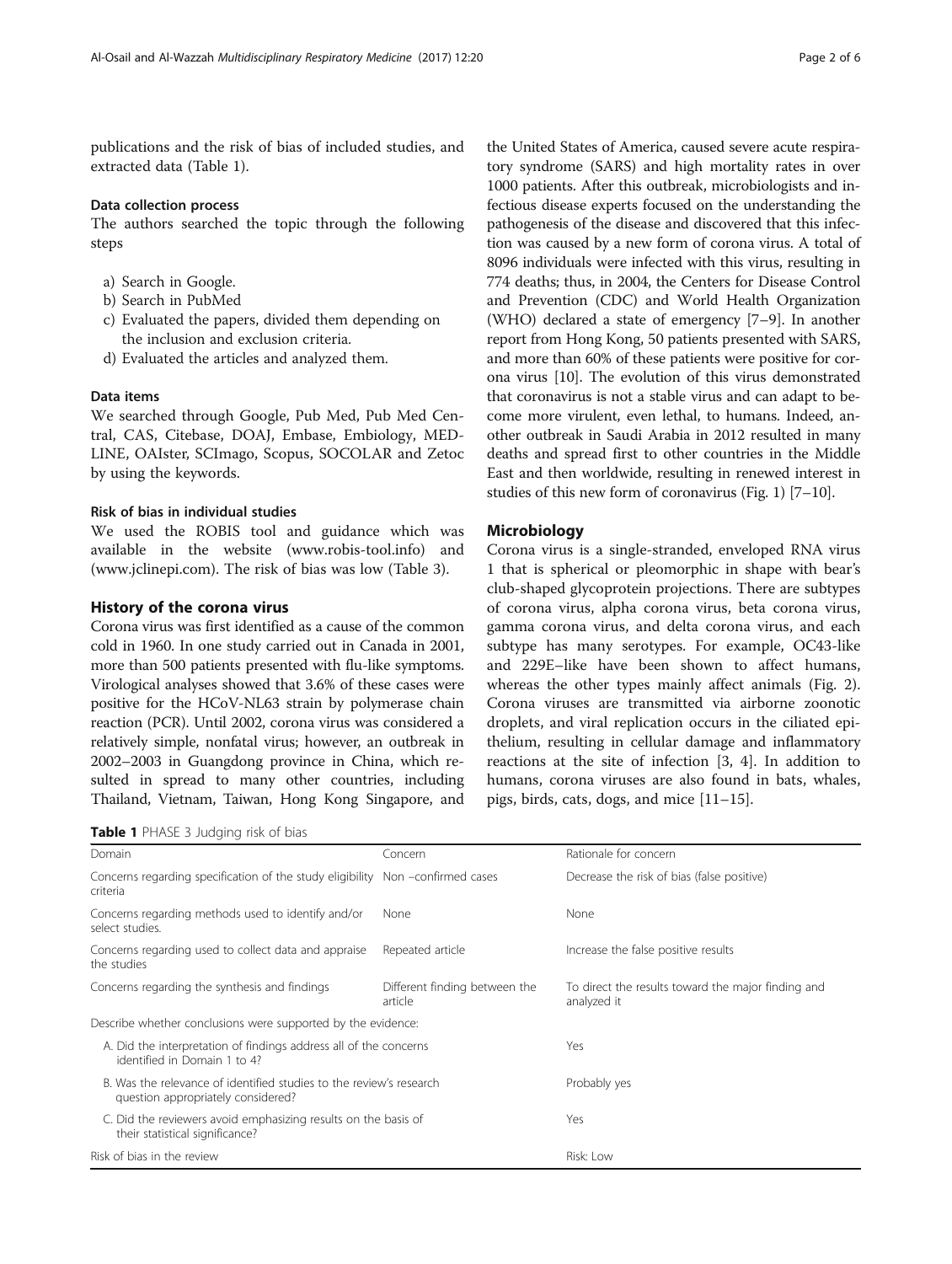<span id="page-2-0"></span>

Clinical presentation and investigational methods The median incubation period for MERS-CoV is 5.2– 12 days, and adults are mostly affected. However, several pediatric cases have been reported in Saudi Arabia. The clinical presentation of MERS-CoV ranges from flu-like symptoms, i.e., fever and cough in 87% of patients, chills, rigor, rhinorrhea, myalgia, and fatigue, to more severe symptoms, including shortness of breath in 48% of patients and respiratory failure, resulting in the requirement for intubation and ventilation. Gastrointestinal symptoms, including nausea, vomiting, diarrhea, and abdominal pain, have also been reported in about 35% of cases, and acute renal failure necessitating hemodialysis has been seen. On physical examination, patients generally present with fever and pulmonary findings, such as rhonchi and crepitation. Laboratory investigation may revealed lymphopenia, thrombocytopenia, disseminated intravascular coagulation (DIC), and multi-organ failure, which can result in death. The CDC recommends collecting multiple specimens at different times from different sites; for example, samples should be collected from oropharyngeal and nasopharyngeal swabs, sputum, blood, and stool and rectal swabs, as well as the lower respiratory tract, which is most frequently positive for the virus.

Typically, samples will be processed by real-time reverse transcription (rRT)-PCR to analyze the following sequences: upstream of the E protein gene (upE), open reading frame 1b (ORF 1b), and open reading frame



(ORF 1a), which is the most sensitive sequence for identification of the specific virus. RNA dependent RNA polymerase (RdRp) and N genes are also target sites in the MERS-CoV genome. To confirm the diagnosis, one of the following criteria must be present: (1) a positive PCR result for at least two different specific targets in the MERS-CoV genome or (2) one positive PCR result for a specific target on the MERS-CoV genome and an additional different PCR product confirming a known sequence of MERS-CoV. The algorithm for diagnosis is as follows: (A) upE-specific rRT-PCR – if positive, confirm with ORF 1a rRT-PCR analysis, and, if positive, the case is confirmed; (B) upE-specific rRT-PCR – if positive, confirm with sequencing of one of the two target sites (RdRp or N assay), and, if positive, the case is confirmed. False negative results can occur due to issues with specimen collection, including early or late collection or shipping/handling problems [[16](#page-5-0)–[23\]](#page-5-0).

# Corona virus in the Middle East and Saudi Arabia

In June 13, 2012, the first reported case of MERS-CoV 1 occurred in Jeddah, Saudi Arabia. This outbreak resulted in many cases of infection, particularly among health care workers who were in direct contact with the patients, indicating that the virus could be transmitted from human to human via air droplets. This prompted strict contact precautions, such as isolation and the use of personal protective equipment, i.e., gloves, N 95-typemasks, and gowns. In Saudi Arabia, many cases of MERS-CoV were reported in almost all provinces, with Jeddah, Makka, Riyadh, and Al-Hassa being the most commonly affected cities. Additionally, many outbreaks were reported in hospitals, causing affected hospitals to close down and not to accept any infected patients. Most of the patients who died were immunocompromised, having conditions such as chronic renal failure, congestive heart failure, and diabetes or having recently received organ transplants (e.g., kidney transplants). After the initial outbreak in Saudi Arabia, MERS-CoV was reported in several other countries, including Qatar, Bahrain, Kuwait, Jordan, and Tunisia. According to the Minister of Health in Saudi Arabia, from June 13, 2012 until December 2015, a total of 1227 cases of MERS-CoV have been reported, with 728 recovered, one still under treatment, and 549 expired due to MERS-CoV-related symptoms. The Minister of Health, primary healthcare facilities, and public health officials immediately sought to educate the population in Saudi Arabia through internet, lectures, and brochures and continued to carefully record each new case in order to improve knowledge and therapeutic strategies for this virus. The latest report from the WHO on December 7, 2015 showed that MERS-COV has been identified in 26 countries, with 1621 confirmed cases and 584 deaths globally. Notably, the highest numbers of both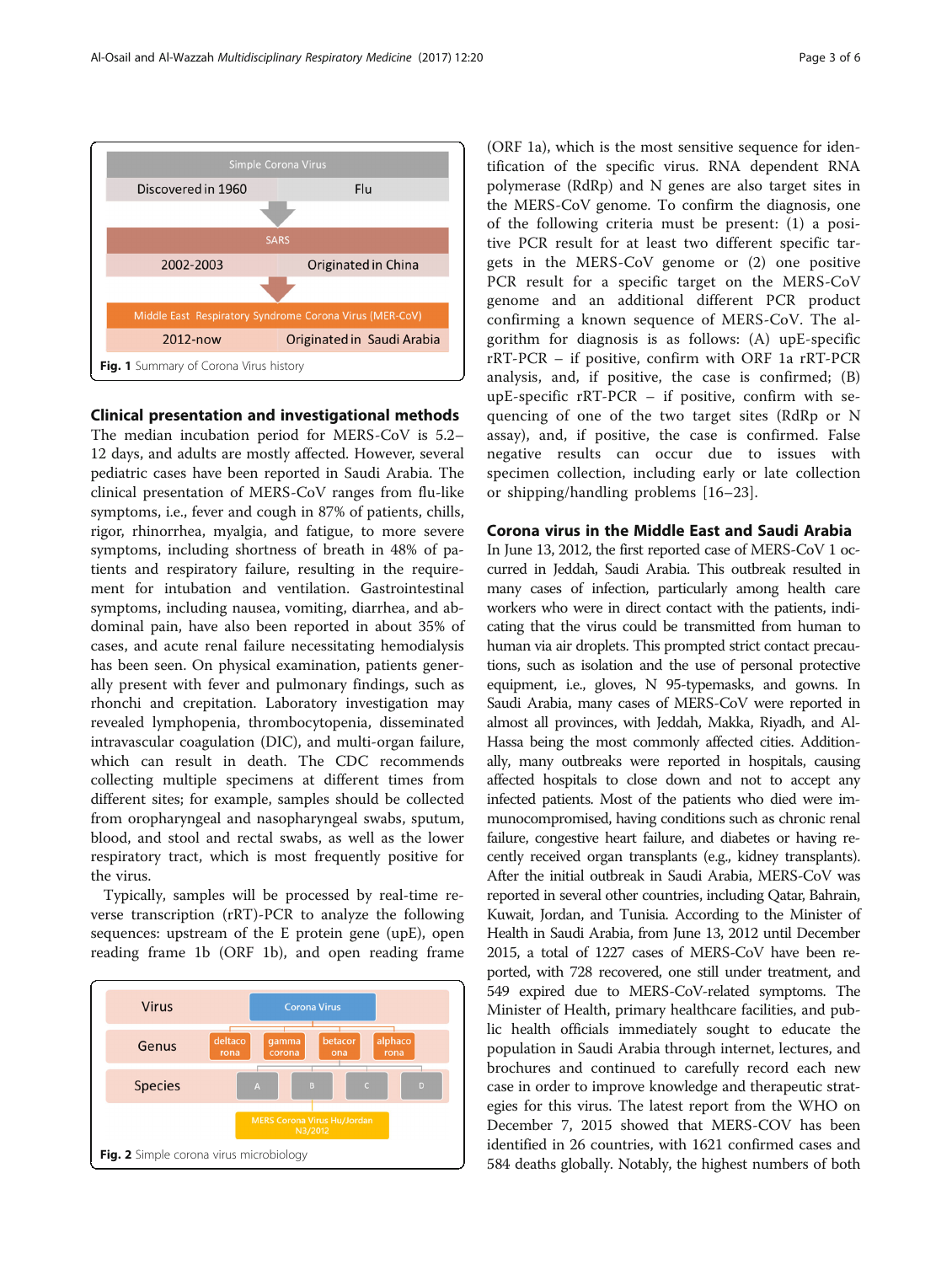reported cases and deaths have been in the Saudi Arabia [[1, 2](#page-4-0), [24](#page-5-0), [25\]](#page-5-0).

# MERS-CoV and bats

Corona virus as known to be a zoonotic virus; however, the MERS-CoV is a novel virus, and whether zoonotic transmission occurs is not clear yet. International studies carried out from 2012 to 2014 in Mexico, European countries (i.e., Germany, Ukraine, the Netherlands, and Romania), Ghana, and South Africa have examined whether bats may be carriers of MERS-CoV. These studies have tested bats mainly for the 329-bp fragment of RdRp using blood, fecal, and oral samples (Table 2). The bat species that were tested in these studies included Pipistrelluspipistrellus, P. nathusii, P. pygmaeus, Nycteris, and Neoromiciazuluensis, and 5.3–24.9% were found to be positive for MERS-CoV, with most positive results (> 70%) being identified in fecal samples with high viral loads [[26](#page-5-0)–[29\]](#page-5-0). Thus, it may be possible for transmission to occur via bats; however, in Saudi Arabia, the species of bats that patients may have come in contact with are different from those tested, including Rhinopomahardwickii, Rhinopomamicrophyllum, Taphozousperforatus, P. kuhlii, Eptesicusbottae, Eidolon helvum, and Rosettusaegyptiacus. Thus, although there was a positive association between bats and corona virus infection, there was no association between bats and MERS-CoV. Therefore, these data have suggested that MERS-CoV is not transmitted through bats [[30](#page-5-0)–[33\]](#page-5-0).

# MERS-CoV and camels

Researchers have also examined whether camels may be linked to the outbreak of MERS-CoV in Saudi Arabia. Studies have been carried out in many Middle Eastern countries, including Saudi Arabia, Qatar, Egypt, United Arab Emirates, and Oman, using samples from lung, nasal, and rectal swabs. Positivity for MERS-CoV by RT-PCR for the RdRpwas observed in 1.6–61.5% of samples, mostly lung and nasal swabs (Table [3\)](#page-4-0). Analyses using anti-MERS-CoV antibodies have shown that 98–100% of camels are positive for MERS-CoV; consistent with this, the incidence of MERS-CoV in humans is 15 times higher in camel shepherds and 23 times higher in slaughterhouse workers than in the general population. Therefore, these data supported that the main route of transmission from camels to humans is through the respiratory system [[34](#page-5-0)–[43](#page-5-0)].

### Management and vaccination

The main treatment strategy for typical corona virus infection is supportive therapy, in deeding administration of antipyretics and analgesics, maintenance of hydration, respiratory support by either mechanical ventilation or extracorporeal membrane oxygenation (ECMO), and treatment with antibiotics in the case of bacterial super infections. However, such treatments may not be sufficient for MERS-CoV infections, which may be more severe. Ribavirin and interferon alpha have been shown to have synergistic effects and are more beneficial when

Table 2 Summary of international and national studies conducted to date to identify the link between bats and MERS-CoV. All studies were conducted between 2012 and 2014, and positive results were obtained from rectal swabs

| Study location           | Sample number | Species type | Gene detected               | Types of corona | Family of bat species    |
|--------------------------|---------------|--------------|-----------------------------|-----------------|--------------------------|
| 606<br>Mexico            |               | 42           | 329-bp fragment of the RdRp | 4.45%           | Phyllostomidae           |
|                          |               |              |                             |                 | Mormoopidae              |
|                          |               |              |                             |                 | Molossidae               |
|                          |               |              |                             |                 | Vespertilionidae         |
|                          |               |              |                             |                 | Emballonuridae           |
| Ghana and Europe<br>5030 |               | 10           | EMC/2012                    | 14.7%-24.9%     | P.pipistrellus,          |
|                          |               |              |                             |                 | P. nathusii,             |
|                          |               |              |                             |                 | P. pygmaeus              |
|                          |               |              |                             |                 | Nycteris                 |
| South Africa             | 62            | 13           | 329-bp fragment of the RdRp | 8%              | Neoromicia cf. zuluensis |
| Saudi Arabia             | 96            | 7            | 329-bp fragment of the RdRp | 3.5%            | Rhinopomahardwickii,     |
|                          |               |              |                             |                 | Rhinopomamicrophyllum,   |
|                          |               |              |                             |                 | Taphozousperforatus,     |
|                          |               |              |                             |                 | Pipistrelluskuhlii,      |
|                          |               |              |                             |                 | Eptesicusbottae,         |
|                          |               |              |                             |                 | Eidolon helvum,          |
|                          |               |              |                             |                 | Rosettusaegyptiacus      |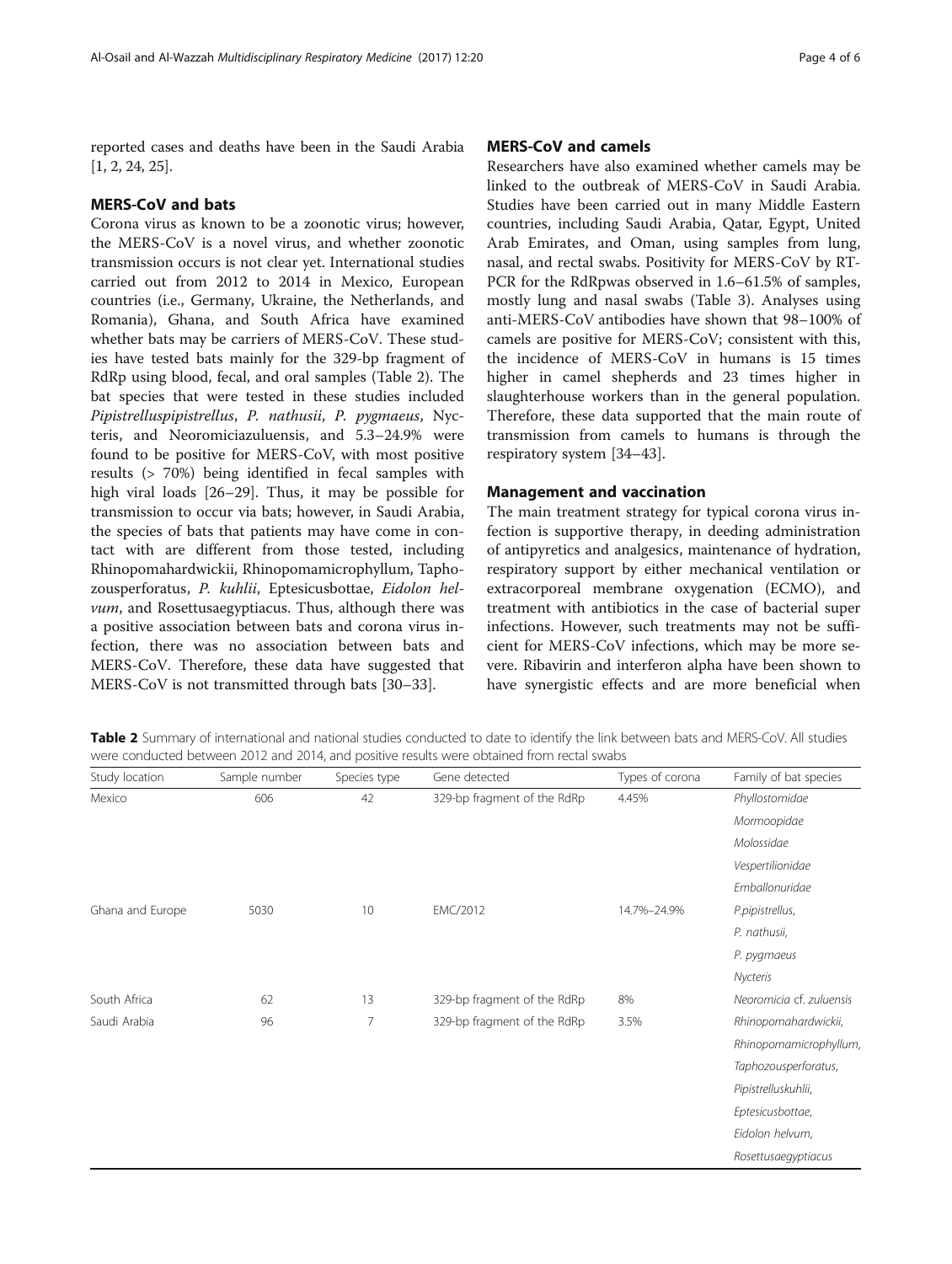| Study location          | Sample number | Positive by RT-PCR                          | Species            | Sample sites                               |  |  |  |
|-------------------------|---------------|---------------------------------------------|--------------------|--------------------------------------------|--|--|--|
| Egypt and Hong Kong     | 110           | Not mentioned <sup>a</sup>                  | Not mentioned      | Serum                                      |  |  |  |
| Jordan                  | 11            | Not mentioned <sup>a</sup><br>Not mentioned |                    | Serum and rectal                           |  |  |  |
| Oman                    |               |                                             |                    |                                            |  |  |  |
| Oatar                   | 33            | $0 - 58%$                                   | Not mentioned      | Serum, nasal swabs, rectal swabs, and milk |  |  |  |
| United Arab of Emirates | 651           | 59.8% in serum                              | Camelusdromedarius | Fecal samples and serum                    |  |  |  |
|                         |               | 1.53% in fecal samples                      |                    |                                            |  |  |  |
| Saudi Arabia Al-Ahsa    | 96            | 29.2% in nasal swabs                        | Camelusdromedarius | Nasal and lung swabs                       |  |  |  |
|                         |               | 61.5% in lung tissue                        |                    |                                            |  |  |  |

<span id="page-4-0"></span>Table 3 Summary of studies investigating the link 1 between camels and MERS-CoV in Middle East. All studies were conducted between 2013 and 2014

a The main aim of this study was to report MERS-CoV antibodies; however, the virus itself was not tested (range: 98–100%)

started early. Additionally, mycophenolic acid has been shown to be efficacious and can be used as a monotherapy; however, initial clinical trials included few patients, and further studies are necessary [[44](#page-5-0)–[49](#page-5-0)]. Although several companies are attempting to develop MERS-CoV vaccines, none are available yet. Improving our understanding of viral antibodies will facilitate the design of appropriate and efficacious vaccines.

# Conclusion

MERS-CoV is a lethal zoonotic virus that originated in the Middle East. The main source of transmission, as has been shown in several studies, is through camels. Therapies are still under development and include ribavirin a, interferon alpha, and mycophenolic acid. Further studies are underway to develop an effective vaccine for MERS-CoV aiming to reduce the incidence and mortality rate of infection with this virus.

#### Abbreviations

CDC: Centers for Disease Control and Prevention; DIC: Disseminated 1 Intravascular Coagulation; ECDC: European Centre for Disease Prevention and Control; ECMO: Extra Corporeal Membrane Oxygenation; MERS-CoV: Middle East respiratory syndrome corona virus; ORF: Open Reading Frame; PCR: Polymerase Chain Reaction; RdRp: RNA-dependent RNA polymerase; rRt: real-time reverse transcription.; SARS: Severe Acute Respiratory Syndrome (SARS); WHO: World Health Organization

#### Acknowledgements

We would like to acknowledge the editage service for their effort.

#### Funding

Not Applicable.

#### Availability of data and materials

Not Applicable.

#### Authors' contributions

AMO and MJW carried out the literature review and drafted the manuscript. Both authors read and approved the final manuscript.

#### Ethics approval and consent to participate

The review was approved by Local Ethics Committee at the University of Dammam (Imam Abdulrahman AlFaisal University).

#### Consent for publication

Not Applicable.

#### Competing interests

The authors declare that they have no (Financial and non-Financial) competing interests.

### Publisher's Note

Springer Nature remains neutral with regard to jurisdictional claims in published maps and institutional affiliations.

#### Received: 17 February 2017 Accepted: 4 July 2017 Published online: 07 August 2017

#### References

- Zaki A. Novel coronavirus–Saudi Arabia: human isolate. Int Soc Infect Dis. 2012. Pro MED mail. [http://www.promedmail.org/direct.php?id=20120920.](http://www.promedmail.org/direct.php?id=20120920.1302733) [1302733.](http://www.promedmail.org/direct.php?id=20120920.1302733)
- 2. Zaki AM, van Boheemen S, Bestebroer TM, Osterhaus AD, Fouchier RA. Isolation of a novel coronavirus from a man with pneumonia in Saudi Arabia. NEngl J Med. 2012;367:1814–20.
- 3. Mailles A, Blanckaert K, Chaud P, van der Werf S, Lina B, Caro V, et al. First cases of Middle East respiratory syndrome Coronavirus (MERS-CoV) infections in France, investigations and implications for the prevention of human-to-human transmission, Euro Surveill. 2013;18:20502.
- 4. Buchholz U, Müller MA, Nitsche A, Sanewski A, Wevering N, Bauer-Balci T, et al. Contact investigation of a case of human novel coronavirus infection treated in a German hospital, October-November 2012. Euro Surveill. 2013; 18:20406.
- 5. European Centre for Disease Prevention and Control (ECDC). Update: severe respiratory disease associated with a novel coronavirus. Stockholm: ECDC; 2012.
- Bermingham A, Chand MA, Brown CS, Aarons E, Tong C, Langrish C, et al. Severe respiratory illness caused by a novel coronavirus, in a patient transferred to the United Kingdom from the Middle East, September 2012. Euro Surveill. 2012;17:20290.
- 7. Centers for Disease Control and Prevention (CDC). Update: Outbreak of severe acute respiratory syndrome–worldwide, 2003. MMWR Morb Mortal Wkly Rep. 2003;52(12):241–6.
- World Health Organization. Coronavirus never before seen in humans is the cause of SARS– update 31. Geneva: The Organization; 2003.
- 9. World Health Organization. Summary of probable SARS cases with onset of illness from 1 November 2002 to 31 July 2003.Available at: [http://www.who.](http://www.who.int/csr/sars/country/table2004_04_21/en/index.html) [int/csr/sars/country/table2004\\_04\\_21/en/index.html](http://www.who.int/csr/sars/country/table2004_04_21/en/index.html). Accessed 16 Dec 2015.
- 10. Peiris JS, Lai ST, Poon LL, Guan Y, Yam LY, Lim W, et al. Coronavirus as a possible cause of severe acute respiratory syndrome. Lancet. 2003;361:1319– 25.
- 11. Saif LJ. Animal coronaviruses: what can they teach us about the severe acute respiratory syndrome? Rev Sci Tech. 2004;23:643–60.